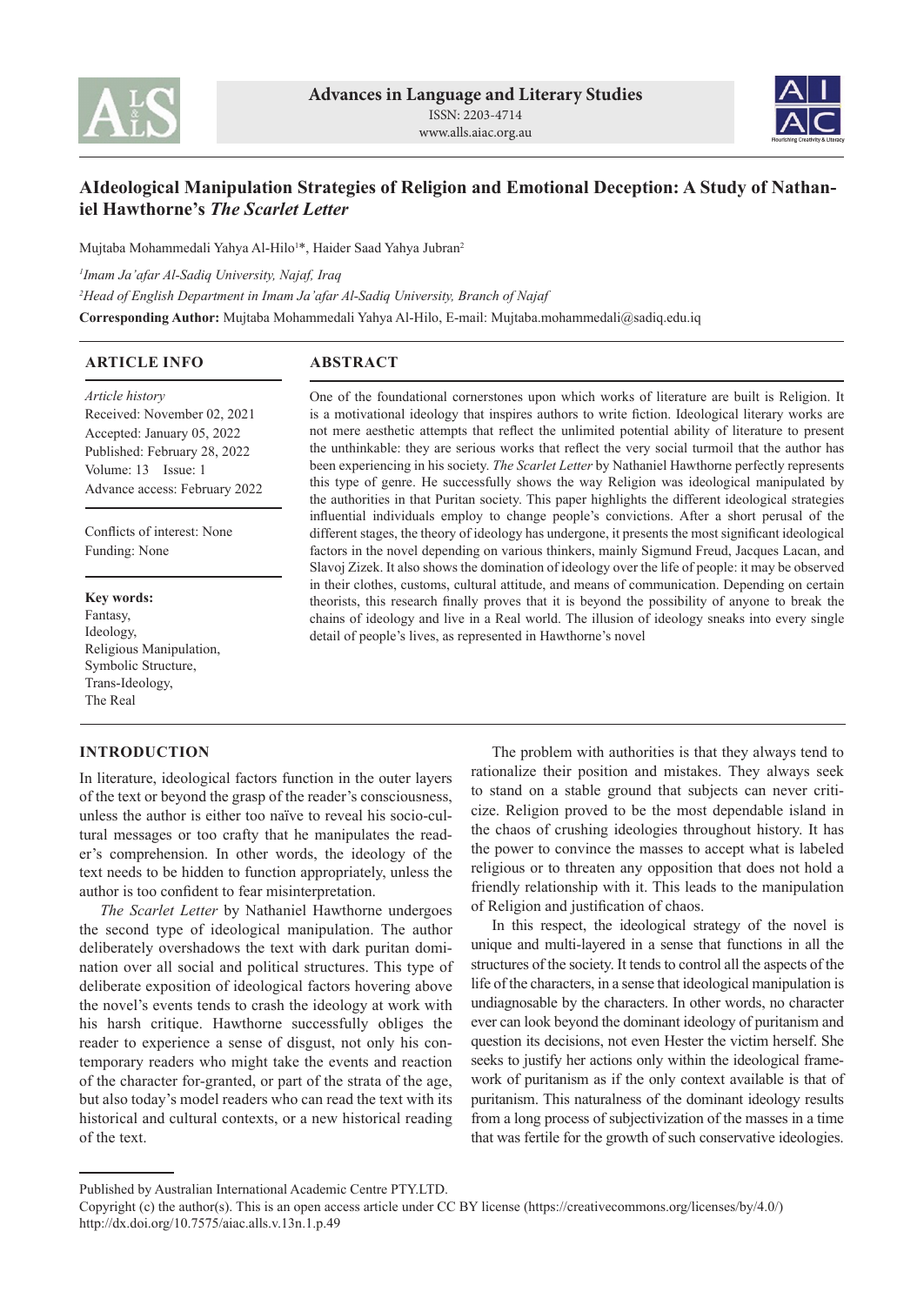It is important to note that judging such historical contexts from a contemporary perspective is an invalid historical endeavor. As critics, we are chained to certain for-granted ideologies that denounce and show disgust to that type of fundamentalism in the novel's society. To prevent such historical error, this study displays the nature and types of ideology to find out the essence of the dominant ideology in the novel and its way of functioning, without any judgment of its goodness or badness. This methodology questions the validity of our analytical studies because we unconsciously tend to measure historical events within our standards. To rephrase, we propose our ideology as the universal one, upon which others must be measured.

This paper seeks to investigate the authorities' strategies at manipulating Religion to justify their decisions and crimes. Because there are different strategies of such manipulation, it needs further discovery, depending on several specialized theorists.

Next, a perusal of the development of the theory of ideology and its manifestation is presented better to understand the novel's position in History.

#### **Ideology: A State of Unsystematic Evolution**

It is unwise to deny the evolutionary state of the theory of ideology and how it transforms according to the contextual forces of each historical stage. However, one should not expect a systematic evolution in the Darwinian sense because the Foucauldian historical development and the acute ruptures of its continuous movement deprive it of any teleological expectations.

Ideology was first proposed by the French philosopher Destutt de Tracy to refer to the science of ideas (Rehman 15). Nevertheless, Marx succeeded in presenting an alternative ideological definition of ideology. His definition was ideological since he required a theoretical weapon to attack the prevailing capitalism. In other words, his hermeneutical transformation of the term 'ideology' came as a reaction to the socio-political obligations of his time. It is important to note that the appearance of any theory undergoes the effect of the historical context in which it was proposed. In this respect, Marx and Engels suggest in *The German Ideology* that ideologists "inevitably put the thing upside-down and regard their ideology both as the creative force and as the aim of all social relations, whereas it is only an expression and symptom of these relations (420). This description represents the contemporary understanding of ideology, upon which succeeding thinkers founded their ideas and theories.

Lenin's debut on the intellectual stage came after many insignificant scholarly endeavors by minor thinkers. He felt that Marxism is being drowned in the crowd of other appealing ideologies, like Catholicism, for example. He understood well the global intellectual context of his time when there was a transition from metaphysics to materialism. He recognized that rationality is a fertile ground to found his new theories. In this respect, he proposed his idea of 'scientific ideology'. This claim came as a reaction to the public questioning of the stance of Marxism and its difference with other delusional ideologies. This Leninian strategy sought to move Marxism from the field of beliefs to that of logic and objectivity, or 'objective truth' (Lenin vol. 14, 136).

Antonio Gramsci (1891-1937), a pivotal Marxist thinker, enforced an unexpected rupture in the theoretical development of Marxism and its comprehension of ideology. After the Stalinist crisis, he recognized the potential ability of Marxism to slip back "into an ideology in the worst sense of the word… a dogmatic system of eternal and absolute truths" (Rehman 119-120). This nature of regression complicated the issues further when contemporary Marxists assumed that the proletariat conquest of state power is the only way to win the support of the masses and the majority of the population. In this perspective, *The German Ideology* proposed that the dominant ideas and public consent in every epoch were those of the ruling class (59), leaving a fundamental gap in the theory. Gramsci presented a remedy to this theoretical problem by using the concept of hegemony for the first time: "There can and there must be a "political hegemony" even before assuming government power, and in order to exercise political leadership or hegemony one must not count solely on the power and material force that is given by government" (157). Hegemony, then, is the way authorities dominate the society and control the masses through manufacturing consent employing, say, culture, Religion, politics, faith, and ethics. These means are sought to dominate the 'civil society', whereas taking control of the 'political society' comes through force.

Louis Althusser (1918-1990) proposed a serious shift in the understanding of ideology. In this sense, he is the father of contemporary Marxist ideologists, leaving a great impact on succeeding theorists, mainly Fredric Jameson, Terry Eagleton, and Judith Butler. Decker confidently claims that he "is the primary figure responsible for the renaissance in the study of ideology" (63). The radical break of Althusser with early Marxist theories appears at his untraditional encounter with the nature of ideology. To Althusser, "there are two fundamentally distinct forms of discourse at work in capitalist societies. Science, which provides real knowledge of those societies, and ideology which does not" (Ferretter 76). He seeks to detach ideology from its traditional outfit as scientific or objective. As an alternative, "ideology is indeed a system of representations… it is above all a set of structures that they impose on the vast majority of men, not via their consciousness" (Althusser, *For Marx* 233). He describes ideology, then, as "a matter of *lived* relations between men and their world (Ibid). To Althusser, ideology creates the very world we live in, ranging from the clothes we wear, the food we eat, and the books we study. This Althusserian description indirectly accuses all the intellectual endeavors as subjective, since they are mere productions of ideologies. He radicalizes further his stance by rejecting any existence beyond the grasp of ideology: "Ideology represents the imaginary relationship of individuals to their real conditions of existence: (*ISA* 294) because it is difficult to escape the domination of 'ideological state apparatuses', as familial, educational, religious, political, and cultural institutions, through which the state imposes its ideology. In other words, we all are subjects of different ideologies unconsciously, or even out of necessity, since there are no alternatives in the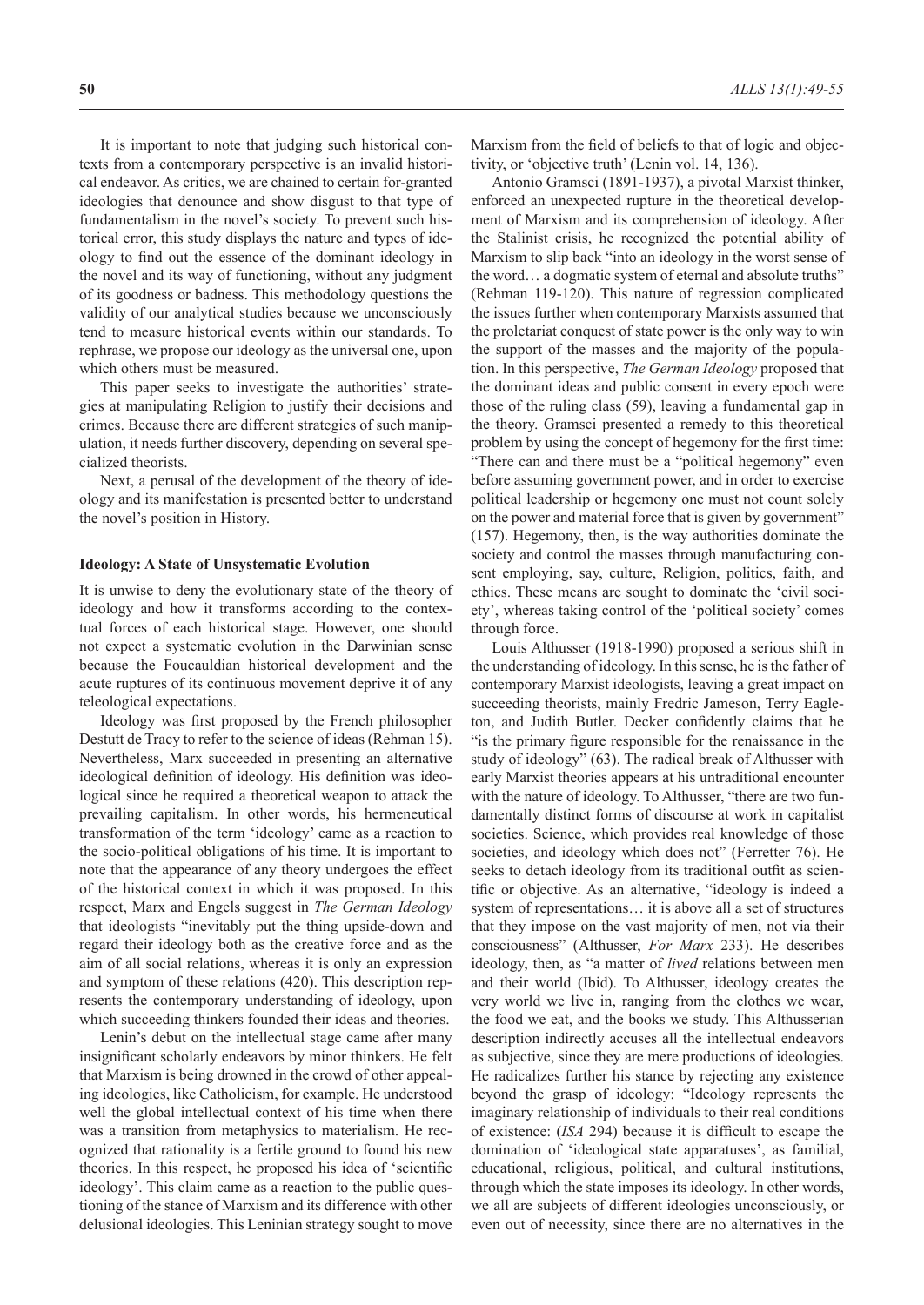ideological society that we live in. According to Althusser, ideology is the motto of all social structures, without which they remain malfunctioned, or fail to be identified as real institutions.

Terry Eagleton, though being a successor of Althusser theoretically, defied the latter's entire rejection of logic. He believes that people are rational enough to diagnose the functioning of an ideology. In other words, ideology does not lie only in the social unconscious of the subjects, as Althusser proposed, but it must function through the logic of people consciously. Subjects must be well aware of it. Here, Eagleton proposed certain features of a successful ideology that deal with the consciousness of people mostly through language: "Ideology is a function of the relation of an utterance to its social context" (*An Introduction* 10).

Eagleton believes that ideologies are "unifying, action-oriented, rationalizing, legitimating, universalizing, and naturalizing" (Ibid 45). He believes that a successful ideology is capable enough to unify its subjects. It seeks to homogenize certain groups of people, binding them to certain slogans and beliefs. It also has the power to transform abstract theories into actions on the real ground, presenting itself as functional and necessary. Rationalization is also another fundamental feature of a successful ideology. Some tendencies, like anti-Semitism and Islamophobia, are condemned when they are detached from any ideology. Murder is condemned by all men, yet when they are rationalized ideologically, they become a necessity and humanistic. In other words, ideologies always tend to rationalize their harmful beliefs and actions. Legitimation is also another pivotal factor of ideology. Eagleton believes that "Legitimation refers to the process by which a ruling power comes to secure from its subjects an at least tacit consent to its authority" (*An Introduction* 54). To rephrase, authorities tend to legitimize through various logical means the crimes they commit. For example, holocaust and other horrific crimes, as Zizek believes, require a poet to present certain justification for the ugliness committed: "Plato's reputation suffers from his claim that poets should be thrown out of the city - but it now appears rather a sensible advice… here ethnic cleansing was prepared for by the poet's dangerous dreams" (*End Times* 95). Universalizing is another essential process, by which an ideology presents its ideas as appropriate for all times and places. It never sets a starting point for its birth, rather its values fit all humanity throughout history: "An ideology is reluctant to believe that it was even born, since to do so is to acknowledge that it can die" (Eagleton, *An Introduction* 58). In other words, a successful ideology is dehistoricizing. The last feature of ideology is naturalization. Its process should be self-evident to elude the grasp of questioning. It should be fused with truth and social reality to be accepted as a necessity for the survival of humanity. Ideology "freezes history into a 'second nature', presenting it as spontaneous, inevitably and so unalterable. It is essentially a reification of social life" (Ibid 59).

Slavoj Zizek has trodden on a different path. He denounced the Althusserian structuralist reading of ideology. Because of his dependence on the Lacanian psychoanalytical reading of Marxism, he proposed rather a different post-structural understanding of the theory. Because the psychological stance of Man is not stable, he believes that ideology may take different forms, refusing to undergo one confining theoretical framework. He believes that the first way to diagnose an ideology at work is when it is in conflict with another existing one. Ideologies are constantly in conflict until one prevails. In other words, different ideologies cannot coexist peacefully: "My point is that the way to recognize ideology at work is always through a denunciation of another ideology". He adds: "There is never pure, naïve ideology. Ideology is always a gesture of denouncing another position as being naïve ideology" (*Interrogating* 44). To borrow Eagleton here, one ideology seeks to show the poverty of other ideologies and how they lack the six necessary features to function properly.

According to Zizek, ideology springs from fantasy. The theoretical root of fantasy is found in the ideas of Freud. To Freud, fantasy is not separated or opposed to reality, rather it is the only way through which we can perceive reality. It is the setting of desire that is created by the subject's imagination (Thurshwell 23-4). Developed by Lacan, because fantasy cannot be satisfied and fulfilled (Homer 86-7) it obliges ideology to evolve constantly since the latter is constructed upon fantasy.

Zizek gains further theoretical independence when he described the pre-birth stage of ideology. In the first stage, ideological elements are freely floating, unbound to any official ideology. These elements are already existing in the minds of people, like the hatred of Jews or Muslims. Then ideology quilts the free-floating elements and fix them under one unifying structure (Zizek, *Sublime* 59).

Another genuine theoretical addition to the concept of ideology is Zizek's theory of 'ideological cynicism', making it more realistic. He believes that in many cases, people do not believe in the ideology they claim to do so. This is apparent in totalitarian governments when "the prevailing ideology is that of cynicism; people no longer believe in ideological truth; they do not take ideological propositions seriously" (*Sublime* 30). In other words, subjects are well aware that the instructions are ideological and false, yet they are doing it.

Zizekian descriptions of ideology are multi-dimensional. He does not prescribe the structuralist propositions that must fit all conditions. There are many other forms of ideological manipulation, some of which will be investigated further in the coming sections.

### **Ideological Manipulation of Religion in** *The Scarlet Letter*

The puritan society in the historical context of the novel was intelligent enough to depend on Religion to survive ideologically because nobody was powerful enough to face the forceful waves of Religion. It was and in some societies still is the unifying structure that functions as an identity provider to subjects, "because religion is for all kinds of reasons an extremely effective form of ideological control". Eagleton adds: "Religion, moreover, is capable of operating at every social level… It provides an excellent social cement encompassing pious peasant, enlightened middle-class liberal and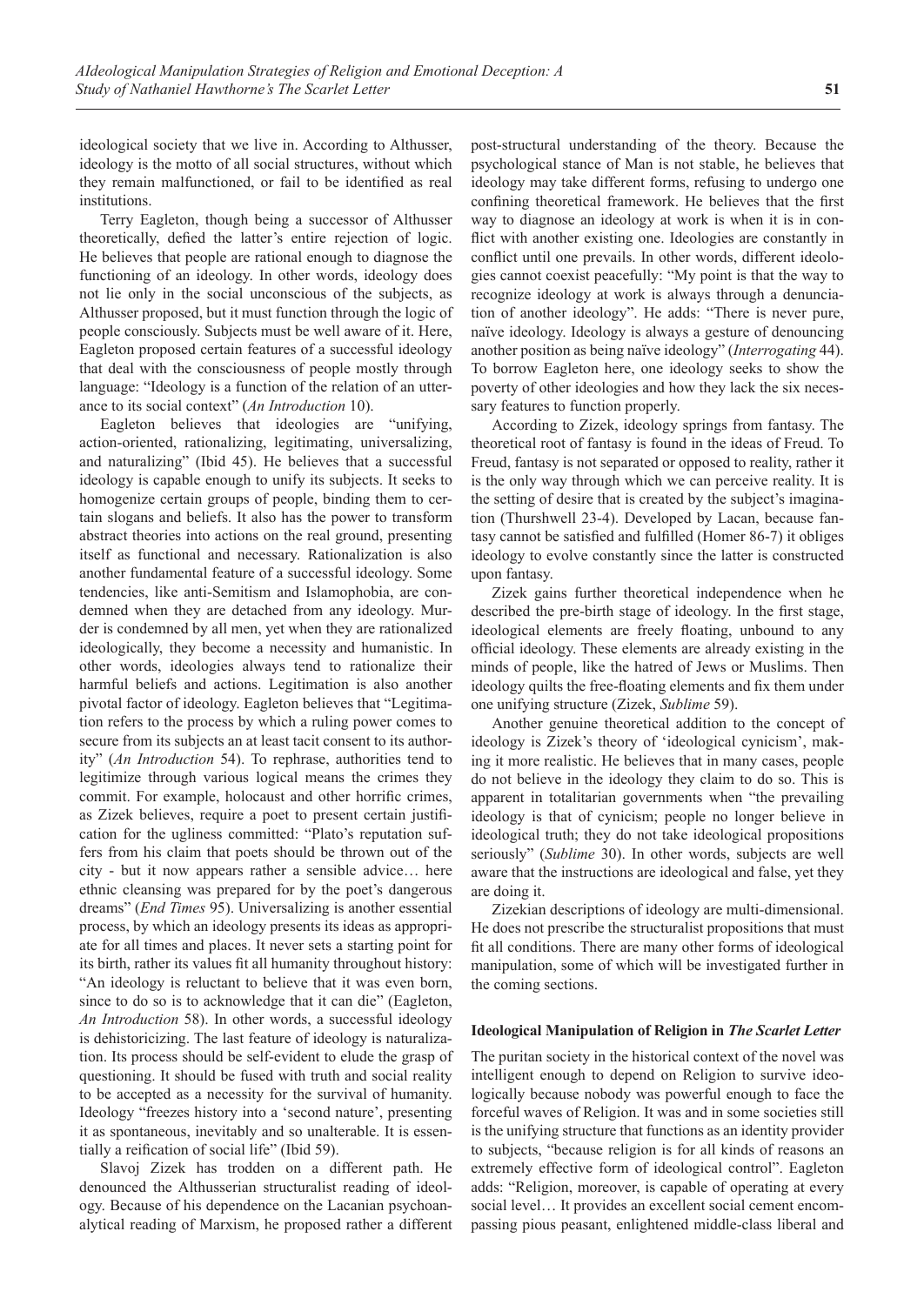theological intellectual in a single organization" (*Literary Theory* 20). Religion, at least in the historical context of the novel, is a social necessity without which subjects would lose the ability to find meaning in life. In other words, blaming the characters of the novel for failing at overcoming the grip of Religion is an inaccurate historical endeavor since there was no alternative as powerful and socially necessary as Religion.

Marx and Engels provide a better understanding of the place of Religion in that society. Religion represented the source of all humanities that are necessary for the organization of society. Using Religion, people step further to theorize in politics, law, and sociology. "Gradually, every dominant relationship was declared to be a religious relationship and transformed into a cult, a cult of law, a cult of the state" (Marx and Engels 35). Religion is an ideology that represents the ultimate savior for the people of the time. This is clearly announced at the beginning of the novel as if designating the formal ideology of the characters, yet the cynical attitude of the author cannot be neglected. "The founders of a new colony, whatever Utopia of human virtue and happiness they might originally project" the narrator in *The Scarlet Letter* comments "have invariably recognized it among their earliest practical necessities to allot a portion of the virgin soil as a cemetery, and another portion as the site of a prison" (43). Hawthorne intentionally employs the words' virgin soil' to imply that the very foundations of the society and government are built upon religious signifiers. Althusser is also present in this quotation. To him, all institutions contribute to the empowering of state ideology, which is called 'ideological state apparatuses' (ISA). Because subjects require such institutions, like prisons and cemeteries, they are already subjects of a specific ideology because they have to yield to the ideological factors of these institutions to benefit from them (Althusser, *ISA* 299).

In totalitarian governments, like the one in the novel, in which political opposition has no place, ideology functions at its most extreme stance, beyond the Althusserian structure. In such a state, 'trans-ideology' is a natural condition. According to Zizek, "the most 'totalitarian' ideology edifice inevitably reveals that not everything in it is 'ideology'… in every ideological edifice, there is a kind of 'trans-ideological' kernel" (*Plague* 28). This trans-ideological condition is a necessary factor to keep the dominant ideology functional. In the first place, the state proposes its ideology as natural and rational. Christianity in the novel takes the place of universal ideology. Once its instructions and signifiers are violated, those in power present themselves as merciful and lovers of their subjects. They do not punish the violators according to the officially designated rules. For example, when Hester the adulterous is displayed on the stage in public, one of the crowds said: "The magistrates are God-fearing gentlemen, but merciful overmuch… they should have put the brand of a hot iron on Hester Prynne's forehead" (47). He was not content with the letter on her chest. Another man also tells her husband, whom he did not recognize that "they have not been bold to put in force the extremity of our righteous law against her. The penalty thereof is death". The man adds: "But in their great mercy and tenderness of heart, they have

doomed Mistress Prynne to stand only a space of three hours on the platform of the pillory… to wear a mark of shame upon her bosom" (57). The citizens are subjectivized to the extent that they are ardent practitioners of the state ideology, then accuse their leaders of betraying the very ideology they had proposed. This trans-ideology provides some flexibility to the leaders to emancipate their actions from the chains of designated laws, though opposing their ideological signifiers, as is the case with the woman who starts to shout from among the crowd: "This woman has brought shame upon us all, and ought to die. Is there not law for it? Truly there is, both in the Scripture and the statue-book" (47).

The interchangeability of trans-ideology and ideology is crucial for any social subject because ideology, the result of fantasy, provides meaning to life and reality. In other words, "fantasy bestows reality with a fictional coherence and consistency that appears to fulfill the lack that constitutes social reality (Cottrel 80). Ideology, in the traditional religious discourse, represents the spirit of the society that activates its subjects and drives them to a pre-designated destination. The letter 'A' that was imprinted on the gown of Hester is an ideological signifier that haunts her and represents the only reality she lives by: "She turned her eyes downward at the scarlet letter, and even touched it with her finger" the narrator comments" to assure herself that the infant and the shame were real. Yes! – these were her realities – all else had vanished (54).

Zizek provides another interpretation of the trauma with which Hester is in conflict. He believes that some events from history continue "to haunt us as a spectral entity that cannot be fully 'accounted for', integrated into our social reality". He adds that some events are "too 'traumatic to be integrated into historical memory" (*Fragile* 69-70). What Hester did was outside the ideological frame of that society, in a way that failed to find a proper place and justification within that social structure. The event remained a trauma that haunted Hester for the rest of her life, unable to be quilted with the dominant ideology. She lost her place in the Lacanian symbolic order.

As mentioned earlier, ideology constructs the reality people perceive and the existence they live by. According to the six features of ideology proposed by Eagleton (mentioned in the previous section) the citizens' of that puritan society were subjectivized completely by the prevailing ideology. This led Hester to argue, using the same ideological stance and justify her action and the child she carries as inevitably Christian. A man from among the crowd shouts: "Speak, Woman!. Speak, and give your child a father!". Hester, exploiting the Christian teachings that control the minds of people, says: "I will not speak!. and my child must seek a heavenly Father; she shall never know an earthly one!" (62). She borrows the same biblical story of baby Christ and puts herself in the place of Mary. She seeks to relate her situation with that of Christ. Naturalization here is at work, a process that displays an event as natural, "spontaneous, inevitable and so unalterable" (Eagleton, *An Introduction* 59). This strategy is adopted by Hester to relocate herself again within the social structure of that community, presenting herself as an ardent believer in Christianity, more Christian than the people that are mocking her.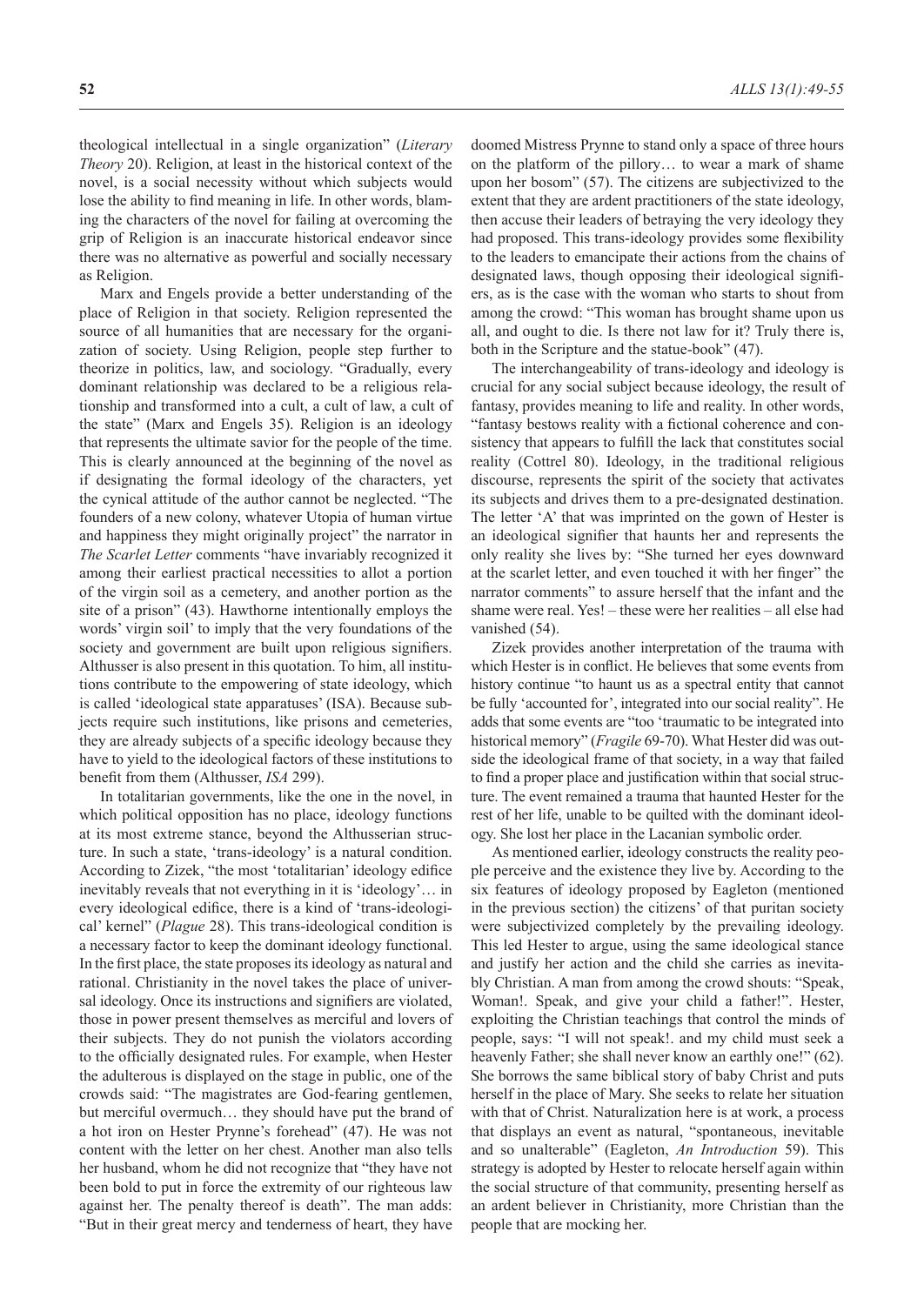One of the means by which ideology is highlighted is clothes and costumes. It is unofficially acknowledged that wearing certain types of outfits provides a place in the symbolic order or ideological structure. However, this part of ideology belongs to cynicism. All subjects are well aware that they are mere outfits and carry no Lacanian Real meaning, yet all subjects must deal with these costumes as if they have a real impact on life. Hawthorne writes: "Deep ruffs, painfully wrought bands and gorgeously embroided gloves were all deemed necessary to the official state of men assuming the reins of power" (74). The tone of the writer is satirical, announcing that these superficialities are mere arbitrary social contracts that contain no real meaning beyond the ideological structure of that society. Not only in action but also in their beliefs, the fellow citizens are convinced of infertility and arbitrariness of the ideology they claim to adopt: "Individuals in private life, meanwhile, had quite forgotten Hester Prynne – for her frailty; nay, more, they had one sin" the narrator comments "but of her many good deeds since" (145). According to Zizek, these officials who create and produce ideological signifiers, called the big Other in Zizekese, do not have a real impact beyond the symbolic order they have created. They are dead, but the problem is that they do not recognize themselves to be dead: "What Zizek means by this is that we all engage in a minimum of idealization, disavowing the brute fact of the Real in favour of another Symbolic world behind it" (Myers 50). Zizek defines this disavowal in terms of 'as if'. The masses act as if the officials have real power. They act as if they have real divine and earthly power. They act as if their costumes give them real authority, as if not parading naked in the streets.

This strategy of 'as if' is necessary for subjects to find their place in the symbolic order, or ideological structure of that puritan society. They cannot assert their refusal of the big Other. This approval of the big Other's instructions safeguards their social place. This condition is termed as the 'symbolic efficiency'. It "refers to the way in which for a fact to become true it is not enough for us just to know it, we need to know that the fact is also known by the big Other too" (Myers 50). The subjects of that puritan society need to make their officials acknowledge that they also approve of their ideology, though cynical. In other words, to belong to the greater socio-ideological identity, they have to make their officials aware that they embrace their ideological signifiers, even though they privately disavow the official ideology. This struggle is clear in the scene when a woman glanced at Hester from afar and said:

a young maiden glancing at the scarlet letter, shyly and aside… such loss of faith is ever one of the saddest results of sin. Be it accepted as a proof that all was not corrupt in this poor victim of her own frailty, and man's hard law, that Hester Prynne. Yet struggled to believe that no fellow-mortal was guilty like herself. (78)

The subjects are obliged to approve the punishment only so that the big Other confers an identity upon them. The big Other, or the officials, in this case, are authorized to structure the ideological and symbolic reality that the subjects live in. Thus, they have to maintain the social and ideological

signifiers to safeguard their social status. Otherwise, this status "can appear in an entirely different light the moment the modality of his/her relationship to the big Other changes" (Zizek, *Ticklish* 330).

One of the most functional and prevailing ideological signifiers in societies is hostility towards other minorities. Anti-Semitism, Islamophobia are obvious examples of this ideological enmity. Hester, in the case of the novel, as the doer of a rare taboo, has transformed herself to the circle of minorities in that puritan society. The hatred of the society towards these people must ideologically be justified, especially when they present themselves as a humanitarian. Here, the idea of the 'theft of enjoyment' starts to function. It is motivated by Freudian fantasy, as explained earlier. Because "fantasies cannot coexist peacefully" (Zizek, *Looking* 168), they need to overcome others. This is the condition in which they start to imagine the worst possible scenarios about others, as the seducers of their girls, abusers of social opportunities, and thieves of job vacancies. Fantasy produces the enmity that has no real ground in reality: "it provides a 'scheme' according to which certain positive objects in reality can function as objects of desire, filling in the empty places opened up by formal symbolic structure" (Zizek, Parallex 40). Fantasy, in this respect, is an alternative to the lack that one suffers from. The problem is further complicated because fantasy can never be satisfied (Homer 86-7) leading to endless recreation of false scenarios about the other minorities. Therefore, "fantasy bestows reality with a fictional coherence and consistency that appears to fulfill the lack that constitutes social reality" (Cottrel 80). Fantasy, then, is the motivating power of ideology creation to fill the gap from which a subject suffers. In the novel, other women looked at Hester as the 'theft of enjoyment', consuming the positions they really deserve:

It is probable that there was an idea of penance in this mode of occupation, and that she offered up a real sacrifice of enjoyment in devoting so many hours to such rude handiwork, she had in her nature a rich, voluptuous, Oriental characteristic – a taste for the gorgeously beautiful, which, save in the exquisite production of her needle found nothing else in all the possibilities of her life to exercise itself upon. Women derive pleasure… from the delicate toil of the needle. (75)

This profession is most desired, yet perfected by few. She occupies a position that the other women desire as if she has robbed them of what they deserve. This fantasy motives ideological hostility towards her.

In this pertains, one of the most damaging fantasies is that of the neighbor. We are the ultimate site of our neighbor's fantasy. The wall that separates us from our neighbors motivates their fantasy, in which we are the lone characters of that imagined scenario. The hostility of the neighbor was first theorized by Sigmund Freud in 'Civilization and its Discontents' (1930). His main presupposition is the triviality of the Christian injunction to "Love thy neighbour as thyself". He believes that

Men are not gentle creatures who want us to be loved, and who at the most, can defend themselves if they are attacked; they are, on the contrary, creatures among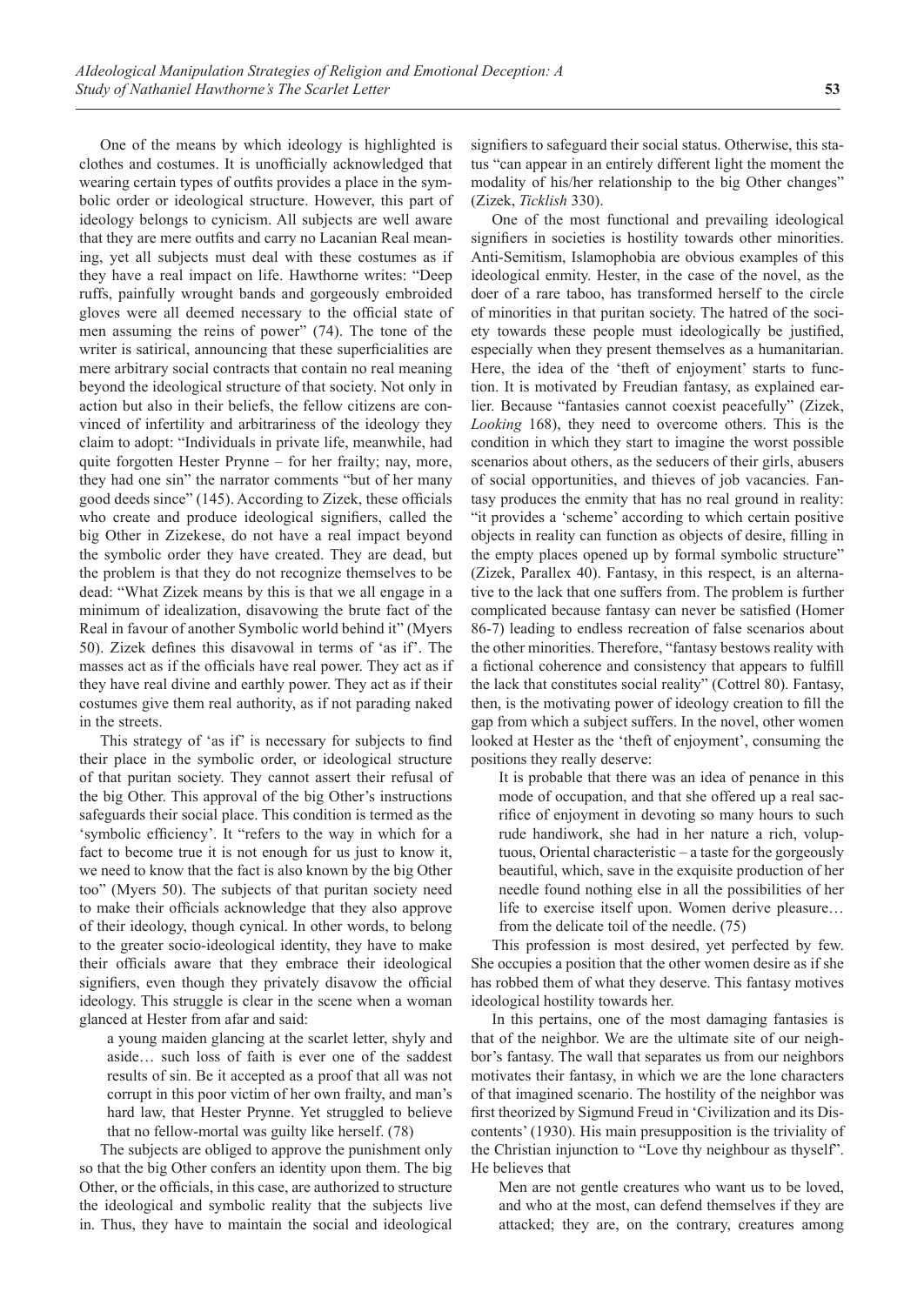whose instinctual endowments is to be rechoned a powerful share of aggressiveness. (302)

Continuing his career, Zizek encircles the concept of neighbor with structural classification he proposes that there are three types of neighbor: the imaginary neighbor, the symbolic neighbor, and the Other qua Real. The first and the second types are the normal people we see in society. As for the third one, to which Hester belongs is "the impossible Thing, the "inhuman partner", the other with whom no symmetrical dialogue, mediated by the Symbolic Order, is possible" (*Neighbor* 143). In other words, Hester, a representative of the third type of neighbor, resists ideological symbolization. She resides beyond the grasp of ideology and its signifiers. She does not undergo the social structure that is already designated by the dominant ideology. Because of this socio-cultural detachment, she faces violence from her neighbors in the town: "This is because the encounter with the threatening Neighbour is the encounter with elementary psychological ground of violence" (Sharpe and Boucher 195). Hester's suffering, in this regard, is obvious:

Dames of elevated rank, likewise, whose doors she entered in the way of her occupation, were accustomed to distil drops of bitterness into her heart… by a coarser expression, that fell upon the sufferer's defenceless breast like a rough blow upon an uncerated wound. (76) Thus, this enmity remains functioning as long as the pre-

vailing ideology justifies the false production of fantasy. The fantasy of the neighbor excludes the other, as explained above. More radically, the ideology that is built upon this excluding ideology designates a title and position to subjects before they are even born. Because Hester has broken the framework of the dominant ideology, this insurgence remains to haunt her offspring. Pearl, before she is even born, is ascribed to a position outside the culture of the society. In other words, she is predetermined by the ideological signifiers to be a social outcast. The author also helps the reader to feel the ideological agony that Hester is experiencing: "Day after day, she looked fearfully into the child's expanding nature" the narrator comments "ever dreading to detect some dark and wild peculiarity, that should correspond with the guiltiness to which she owed her being" (80). The problem is that the ideological sin is so deeply absorbed by all the subjects that even Hester yields to its instructions, sensing the great insurgence she has done socially and religiously. This idea is beautifully expressed by the author, adopting all the ideological indicators and its structure: "Pearl was born outcast of the infantile world. An imp of evil, emblem and product of sin, she had no right among christened infants" (83).

### **CONCLUSIONS**

Any authority needs to justify its presence on the top of the power hierarchy by depending on ideological manipulation. Religion dominated the hearts and minds of people in the historical context of the events of the novel. Religion was too powerful to be opposed because of the historical context of the novel's events. Such an ideological manipulation of Religion is even more apparent in totalitarian governments than in the novel.

The problems become further complicated because the authorities in the novel tend to naturalize their ideology: the subjects are never allowed to feel that they are under a manipulative ideology; otherwise, they will end up like Hester. Because they represent Religion, they believe that they are qualified to even more than the Religion itself to issue new rules beyond those of the Religion. This is the nature of those systems claiming to be the guardians of Religion. They present themselves as interpreters of religious texts and have the qualification to modify specific issues according to their understanding. This is obvious when they designate the proper punishment for Hester, not depending on religious instructions, but according to their whims and ideas.

Ideology, though deceitful, becomes the reality of people, even more, recognizable than truth itself. People tend to deal more realistically with it because it is the organizing factor of their life and ideas. Even Hester loses the sense of her surroundings to focus and feel only the letter on her chest, the mark forced upon her by ideological instructions. It has become the only true thing in her life.

Ideology can sneak into every detail of life and become the driving force of all our actions. It can oblige people to follow its rules and orders. The people in the novel are trapped not only in ideas but also in their outfits because by wearing certain clothes, they prove that they are more qualified to take power than others.

Moreover, people follow ideological instructions only to seek approval from their authorities. In other words, they have created an imaginary power for those in charge to acquire some identity and recognition by them. All the followers of ideologies adopt this 'symbolic efficiency.' This is obvious in the interaction of people with the orders issued from authorities towards Hester. They become even more faithful to the details of that ideology than those in power.

## **REFRENCES**

- Althusser, Louis. (2005). *For Marx*. Trans. Ben Brewster. London and New York, Verso.
- Althusser, L. (2008). Ideology And Ideological State Apparatuses. In J. Rivkin and M. Ryan (Eds.), *Literary Theory: An Anthology* (pp 294-304), 2nd ed., Blackwell Publishers Ltd, Oxford.
- Cottrel, Adam. (2014). "Fantasy". *The Zizek Dictionary*. Edited by Rex Butler. London and New York, Routledge, pp. 89-92.
- Decker, James. (2004). *Ideology*. London and New York, Palgrave.
- Eagleton, Terry. (1991). *Ideology: An Introduction*. London and New York.
- Ferreter, Luke. (2006). *Louis Althusser*. London, Taylor and Francis Routledge.
- Freud, Sigmund. (1962). *Civilization and its Discontents.*  Translated and edited by James Strachey. New York, W. W. Norton and Company.
- Gramsci, Antonio. (1971). *Selections from the Prison Notebooks*. Ed. And trans. Quintin Hoare and Geoffrey Newell Smith. New York, International Publishers.
- Hawthorne, Nathaniel. (1988). *The Scarlet Letter*. Beirut, Typopress.